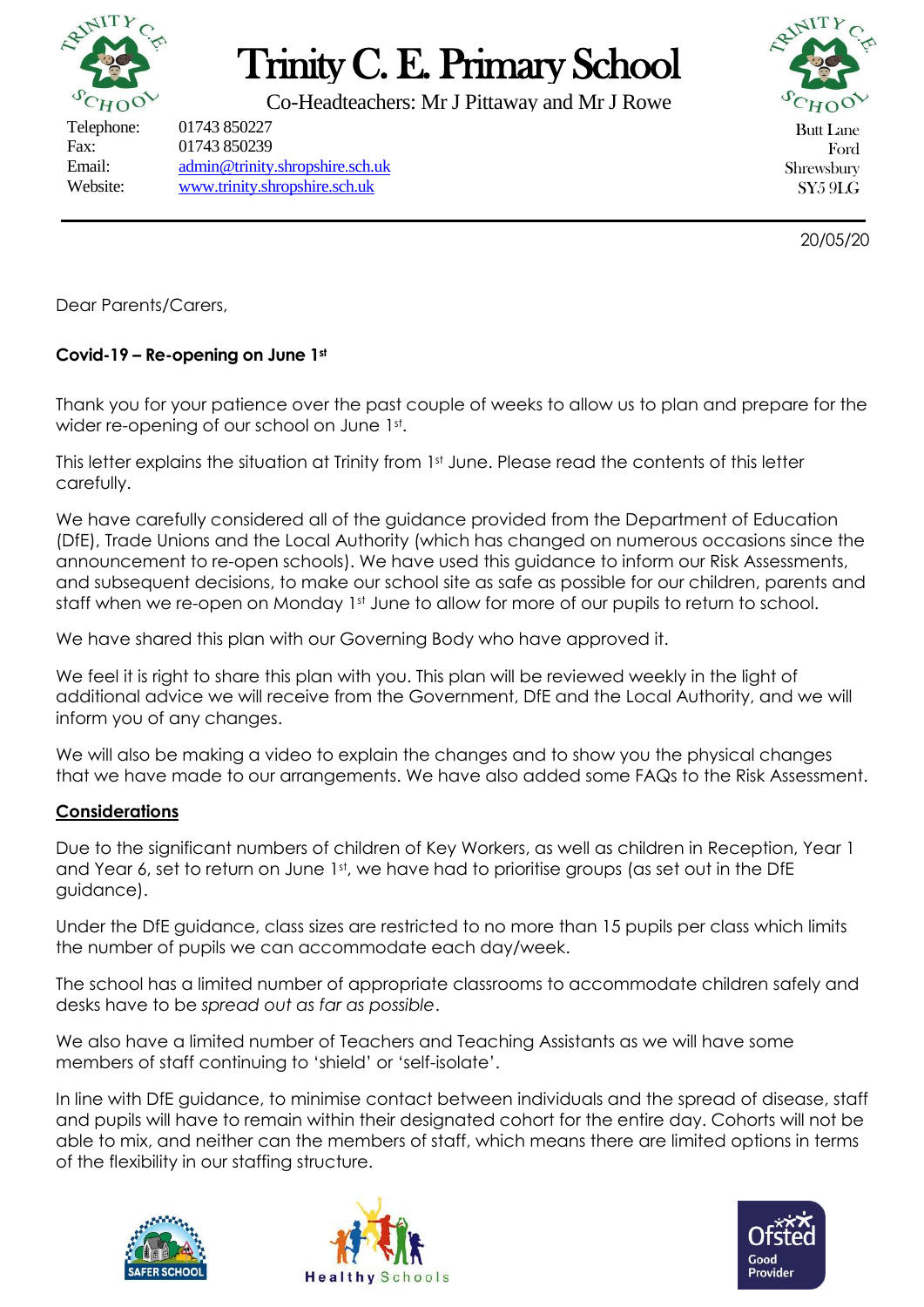The use of groups is an important part of the safety measures that the DfE have introduced. Where a suspected case of Covid-19 (persistent cough and/or high temperature) is found, the whole cohort (adults and children) must be sent home to self-isolate for 7 days or until proven otherwise. The child/adult with developing symptoms must self-isolate for 14 days with their fellow household members. In addition, if a member of our teaching staff is absent due to sickness, it may mean that an entire cohort of children will have to be sent home as this absence may not be able to be covered by usual means due to restrictions put in place by the DfE. This makes our provision very vulnerable.

With all factors considered, some of our eligible pupils (over 110 children) will only be able to return through a phased re-integration on a part-time basis. This decision has not been taken lightly and we will try to accommodate more pupils when it is safe to do so. This decision has been taken based on advice from the Local Authority.

Assessing risk for the re-opening of schools is difficult. Where risk assessments are normally completed, it is relatively easy to assess and measure the impact of a hazard. Covid-19 presents a new challenge. The risk cannot be seen and different opinions are held as to the extent of the risk presented. Given this dilemma, we feel it is right to share our thinking with parents and carers for them to make an informed choice too.

# **Attendance at School**

Parents will not be penalised if their child does not attend school under the Coronavirus Act 2020. However, if your child is due to attend school and does not for any reason, please do let us know. We will need to know the reason for absence.

# **Class Structure**

Taking all of the considerations above into account, we will only be able to safely operate 4 classes/cohorts of 15 children:

Cohort 1: KS1 Children of Key Workers who have regularly attended childcare each week between 23rd March and 22nd May (These children will attend every week, every day)

Cohort 2: KS1 Children of Key Workers who haven't attended the school regularly, or at all, since the 23rd March, all other Reception children and all other Year 1 children (These children will be split into 3 separate groups with each group to attend for 1 week in every 3 weeks)

Cohort 3: KS2 Children of Key Workers who have regularly attended childcare each week between 23rd March and 22nd May (These children will attend every week, every day)

Cohort 4: KS2 Children of Key Workers who haven't attended the school regularly, or at all, since the 23rd March, and all other Year 6 children (These children will be split into 3 separate groups with each group to attend for 1 week in every 3 weeks)

*An accompanying letter explains which Cohort your child has been allocated to with the details of when they will be able to attend the school.*

Children may not be with their usual class teacher but we have tried to consider friendship groups for children attending school on a phased reintegration in Cohorts 2 and 4.

Please note that if you have informed us that you were 'Keeping your child at home for the foreseeable' on our recent Parents Intentions Survey, we have not allocated a place for your child at present.

We must stress that these Cohorts are based upon all the information we have gathered from parents/carers. If intentions change, we may have to alter the timetable for Cohorts 2 and 4 or event suspend the operation of school completely.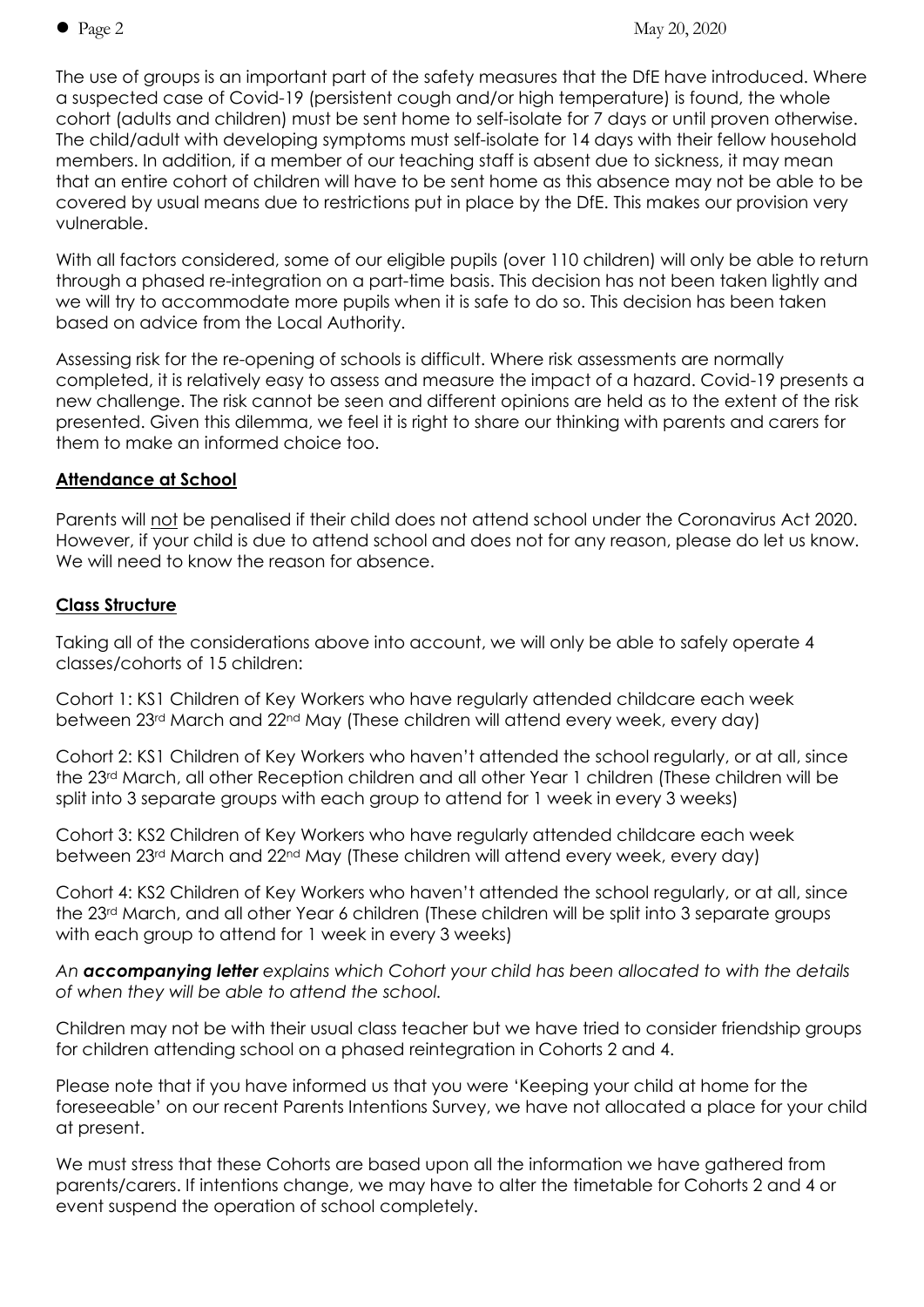#### **Risk Assessment & Safety Measures**

We will be implementing numerous safety measures when we re-open on the 1st June in order to reduce the risk of infection for the health and safety of our pupils, parents and staff.

Full details of these measures can be found within *our Risk Assessment which also accompanies this letter*, and you will be able find it on our website.

It is important to stress that social distancing within single cohorts is extremely difficult to adhere to from what we have witnessed over the past few months. The DfE recognise this and have recommended the following guidelines which we will implement:

*"We know that, unlike older children and adults, early years and primary age children cannot be expected to remain 2 metres apart from each other and staff. In deciding to bring more children back to early years and schools, we are taking this into account.*

*Schools should, therefore, work through the hierarchy of measures set out in implementing protective measures in education and childcare settings:*

- *avoiding contact with anyone with symptoms*
- *frequent hand cleaning and good respiratory hygiene practices*
- *regular cleaning of settings*
- *minimising contact and mixing"*

*DfE Planning Guide for Primary School for June 1st , pg.7*

## **Adjustments to the School Day**

To minimise contact between individuals and cohorts throughout the school day, it is recommended that we stagger the start times for drop-off, play times, lunchtime and collection.

#### Drop-off

We will be operating a one-way system with clear markings and signage for drop-off and collection times. Children can enter the school from 8.30am. Parents/carers will need to enter the school grounds via the normal route onto the playground. From there, parents/carers will have to travel around the one-way system, maintaining 2m social distancing, to drop-off their child/ren at the class door of the classroom of the cohort that their child/ren will attend (Cohort 1 in Class 1 / Cohort 2 in Class 2 / Cohort 3 in Class 4 / Cohort 4 in Class 5). Children *must not* be left on the Playground.

Parents/carers of Children in Cohorts 1, 2 & 3 will then continue around the back of the building, down the path adjacent to the wildlife area and exit through the gate at the side of the school that leads onto the car park. Parents/carers of children in Cohort 4 will exit off the playground via the small gate onto the car park. Parents must exit via these routes as the entrance of the school is too narrow to maintain social distancing between families. The Car Park gates will be partially closed from 8.30am to prevent cars from coming onto the car park from this time to ensure the safety of parents/carers.

#### Playtime & Lunchtime

Each Cohort will have their own designated time for Play (between 10am-11am) and Lunch (between 12pm-1pm). Cohorts will also have their designated area for these times to ensure that cohorts do not mix during cross-over periods.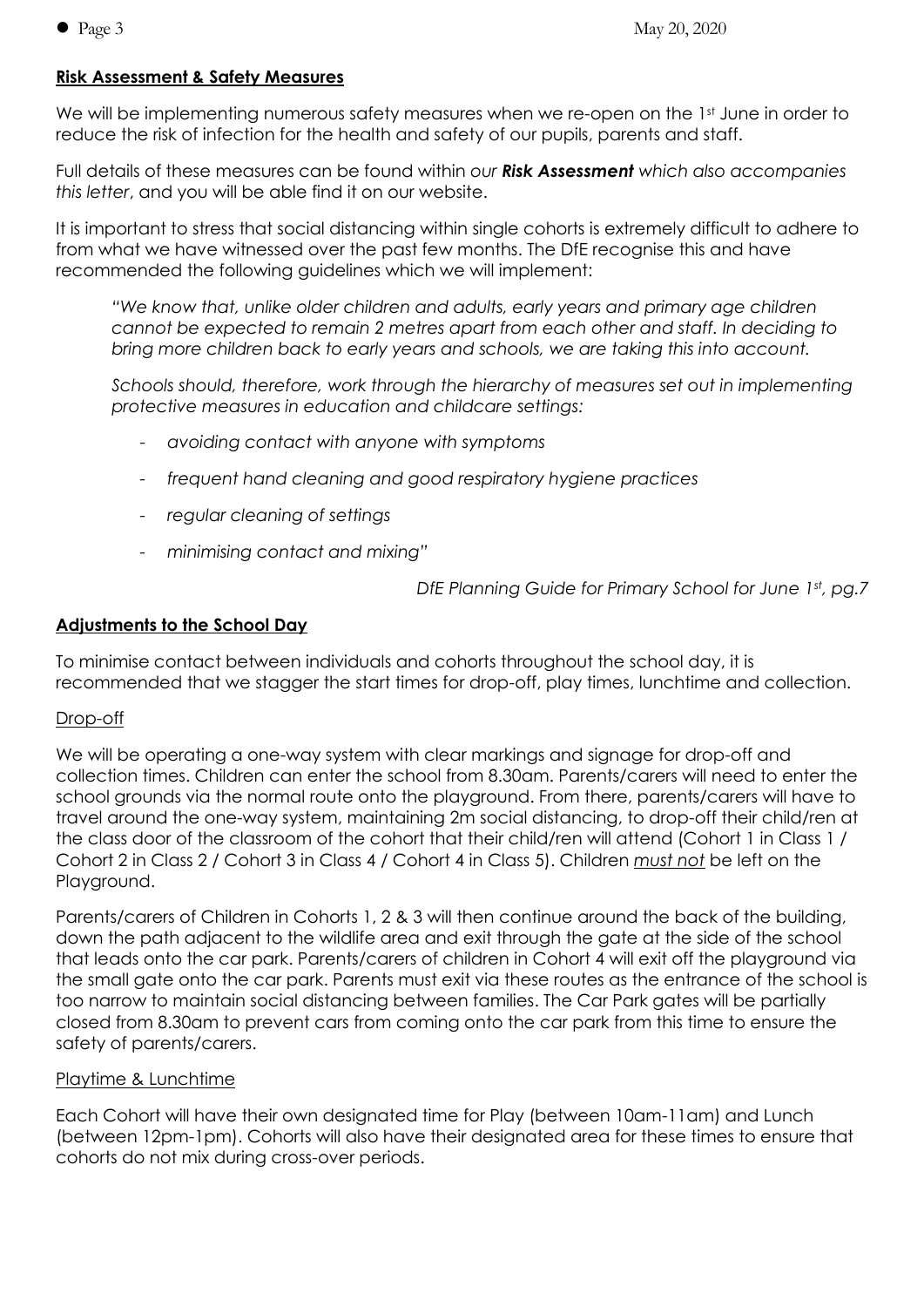## **Collection**

Parents/carers can collect their child anytime from 2.45pm to 3.15pm. Children must be picked up directly from the classroom of their Cohort. The same one-way system and route as Drop-off will operate for collection.

## Breakfast Club and After School Club

Due to the implementation of the DfE guidelines of the need to isolate cohorts of children and the need to clean thoroughly at the end of each day, we will be unable to operate Breakfast and After-School Club safely during this time. We recognise that this will be an inconvenience to a number of parents. However, unfortunately, this is now unavoidable and is a direct result of the need for us to implement the DfE guidelines.

The school is now unable to operate this provision and the school will close at 3.15pm.

## **School Office**

Parents/carers will need to make an appointment should you need to speak to any member of staff, including Julie Price, our administrator. To book an appointment, please call the school.

The Reception Area can only have one parent/carer at a time due to space limitations.

The office hatch will remain closed at all times.

## **Cashless System**

To reduce the risk of the spread of the virus, we would like all parents to pay for school meals, and any other school-related purchases, through our School Money system.

If you require assistance in setting this up, please contact the School Office.

#### **Uniform**

Pupils *do not* need to wear school uniform but must wear clothes and trainers that are suitable for outdoor activities. Clean clothes must be worn every day.

#### **Transport (buses/taxis)**

Achieving the required social distancing on school transport is very difficult. Shropshire Council will liaise with our transport providers in relation to how social distancing can be worked towards.

Where possible, we encourage all of those children who currently use the school bus to transport their children to drop off and collect them at school. It is, however, fully appreciated that for some parents this will not be an option.

## **Home-learning**

Home-learning will continue as normal. As Teachers will be returning to full-time teaching, they will upload work for the subsequent week when they have allocated PPA time within their teaching time. Work for the week ahead will be available by Monday morning of that week at the latest.

#### **Half Term**

The school will be closed for Half Term Week (W/C 25<sup>th</sup> May) in order for us to prepare the site for the wider re-opening of the school.

# **And finally…**

This plan for re-opening on June 1<sup>st</sup> is dependent of Government restrictions informed by the rate of infection, as well as DfE guidance and Local Authority guidance. This may mean that our plans will change and revert back to emergency childcare for those children of Key Workers and to